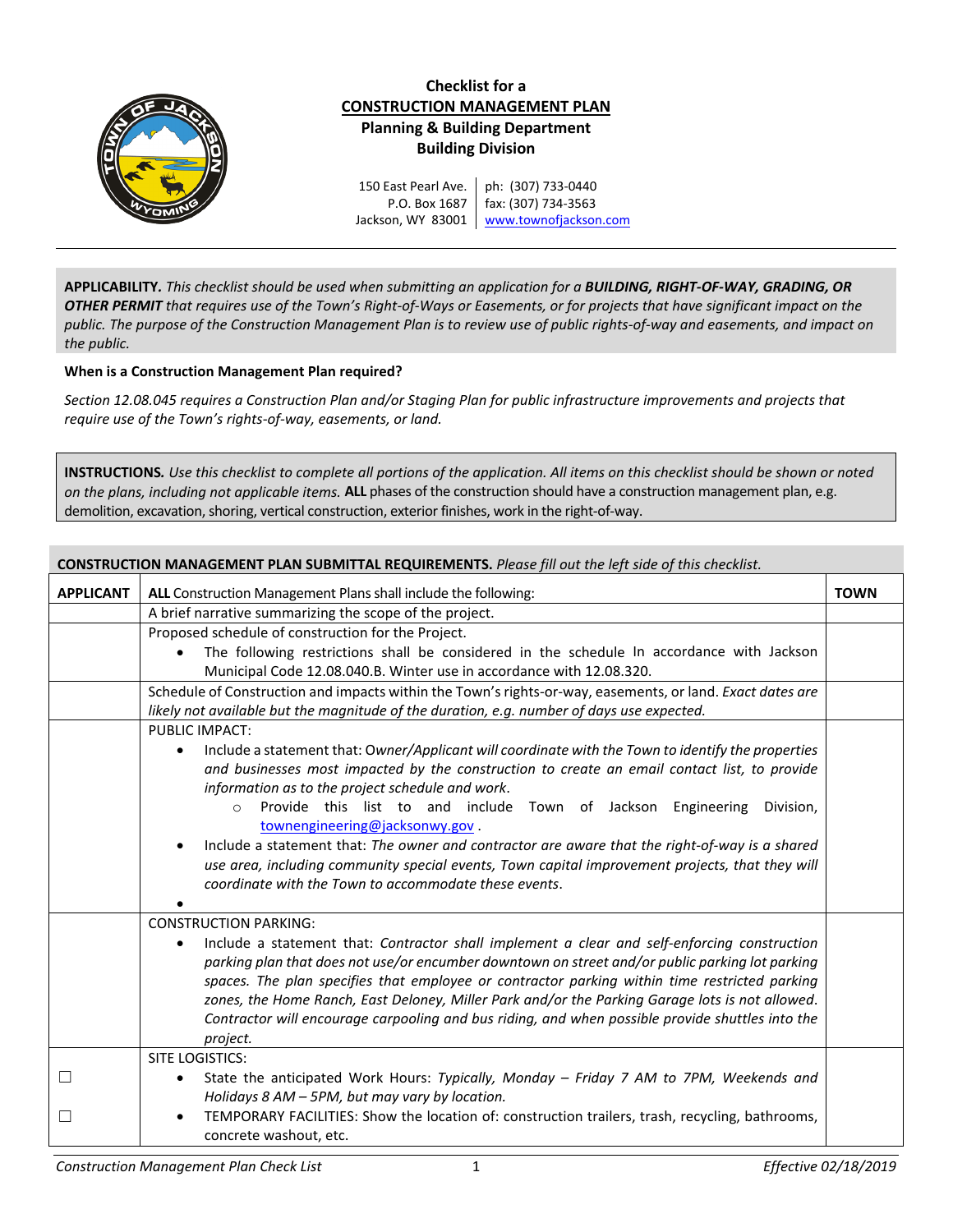| □ | CONSTRUCTION BARRIER: show the location, fencing material, access gate locations, etc. ROAD<br>$\bullet$  |                                                                                                  |                             |  |  |  |
|---|-----------------------------------------------------------------------------------------------------------|--------------------------------------------------------------------------------------------------|-----------------------------|--|--|--|
| П | USE: location for deliveries and haul routes                                                              |                                                                                                  |                             |  |  |  |
|   | TEMPORARY USE OF STREETS, ALLEYS, AND PUBLIC PROPERTY                                                     |                                                                                                  |                             |  |  |  |
|   | USE: The worksite may encroach into the right of way up to the back of sidewalk, back of curb, or         |                                                                                                  |                             |  |  |  |
|   | edge of pavement (10 feet back from edge of pavement in the winter) provided that any                     |                                                                                                  |                             |  |  |  |
|   | established pedestrian way is maintained, or an alternate route is approved. Town reserves the            |                                                                                                  |                             |  |  |  |
|   | right restrict use of the public way or require barriers to be moved out of the public way.               |                                                                                                  |                             |  |  |  |
|   | For any plan that proposed extending barriers or walkways into the right-of-way, include<br>$\circ$       |                                                                                                  |                             |  |  |  |
|   |                                                                                                           | a statement that: Site barriers shall not interfere with Town snow removal. Contractor           |                             |  |  |  |
|   |                                                                                                           |                                                                                                  |                             |  |  |  |
|   | shall be responsible for all snow removal from along the barrier after each time the Town                 |                                                                                                  |                             |  |  |  |
|   | plows. Snow removed by the contractor will NOT be hauled to the Town fairgrounds.                         |                                                                                                  |                             |  |  |  |
|   | OBSTRUCTIONS: Construction materials and equipment shall not be placed or stored so as to<br>$\bullet$    |                                                                                                  |                             |  |  |  |
|   | obstruct access to fire hydrants, standpipes, fire or police alarm boxes, catch basins or manholes,       |                                                                                                  |                             |  |  |  |
|   | nor shall such material or equipment be located with 20 feet of a street intersection or placed so        |                                                                                                  |                             |  |  |  |
|   | as to obstruct normal observation of traffic signals or to hinder use of the traveled way.                |                                                                                                  |                             |  |  |  |
|   | UTILTY FIXTURES: Construction materials and equipment shall not be placed or stored so as to<br>$\bullet$ |                                                                                                  |                             |  |  |  |
|   | obstruct free approach to any fire hydrants, fire department connection, utility pole, fire or police     |                                                                                                  |                             |  |  |  |
|   | alarm boxes, catch basins or manholes, or so as to interfere with the passage of water in the             |                                                                                                  |                             |  |  |  |
|   | gutter. Protection against damage shall be provide to such utility fixtures during the progress of        |                                                                                                  |                             |  |  |  |
|   | the work, but sight of them shall not be obstructed.                                                      |                                                                                                  |                             |  |  |  |
|   | PERMITS: Public Right of Way permits are required for use of the public way.<br>$\bullet$                 |                                                                                                  |                             |  |  |  |
|   |                                                                                                           | RESTRICTIONS: In accordance with Jackson Municipal Code 12.08.040.B. Winter use in accordance    |                             |  |  |  |
|   | with 12.08.320.                                                                                           |                                                                                                  |                             |  |  |  |
|   | STORMWATER MANAGEMENT:                                                                                    |                                                                                                  |                             |  |  |  |
|   |                                                                                                           | Include a brief description of the proposed stormwater pollution prevention plan and methods.    |                             |  |  |  |
|   |                                                                                                           | Final measures will be reviewed with the building or grading permit.                             |                             |  |  |  |
|   | SITE PLAN:                                                                                                |                                                                                                  |                             |  |  |  |
|   | Property Boundary: Project and Adjacent                                                                   |                                                                                                  |                             |  |  |  |
|   | Proposed work                                                                                             |                                                                                                  |                             |  |  |  |
|   | Adjacent Streets including sidewalks.                                                                     |                                                                                                  |                             |  |  |  |
|   | CRANE (if applicable):                                                                                    |                                                                                                  |                             |  |  |  |
|   | $\bullet$                                                                                                 | Show the location, range, and height. No moving of materials over an open to the public area is  |                             |  |  |  |
|   | allowed.                                                                                                  |                                                                                                  |                             |  |  |  |
|   |                                                                                                           | Show the location(s) for picking up outside the construction area.                               |                             |  |  |  |
|   |                                                                                                           | Include a statement that: Picks are not allowed adjacent to areas open to the public unless they |                             |  |  |  |
|   |                                                                                                           | are within a fenced construction zone.                                                           |                             |  |  |  |
|   |                                                                                                           | Include a statement that: Cranes will be operated by certified operator and follow industry and  |                             |  |  |  |
|   | OSHA standards.                                                                                           |                                                                                                  |                             |  |  |  |
|   |                                                                                                           | PROTECTION OF PEDESTRIANS: if applicable.                                                        |                             |  |  |  |
|   | Barriers:                                                                                                 |                                                                                                  |                             |  |  |  |
|   | $\circ$                                                                                                   | Shall not be less than 8 feet in height; and,                                                    |                             |  |  |  |
|   | $\circ$                                                                                                   | shall be placed on the side of the walkway nearest the construction; and,                        |                             |  |  |  |
|   | $\circ$                                                                                                   | shall extend the full length of the construction site; and                                       |                             |  |  |  |
|   | $\circ$                                                                                                   | Openings in such barriers shall be protected by gates/doors that are normally kept closed.       |                             |  |  |  |
|   | $\circ$                                                                                                   | Shall not interfere with Town Snow Removal Operations                                            |                             |  |  |  |
|   | <b>Barrier and Covered Walkway Criteria</b>                                                               |                                                                                                  |                             |  |  |  |
|   | <b>HEIGHT OF</b>                                                                                          | DISTANCE FROM CONSTRUCTION TO LOT LINE                                                           | <b>TYPE OF PROTECTION</b>   |  |  |  |
|   | <b>CONSTRUCTION</b>                                                                                       |                                                                                                  |                             |  |  |  |
|   | 8 feet or less                                                                                            | Less than 5 feet                                                                                 | <b>Construction Railing</b> |  |  |  |
|   |                                                                                                           | 5 feet or more                                                                                   | As required for safety      |  |  |  |
|   |                                                                                                           | Less than 5 feet                                                                                 | Barrier and Covered         |  |  |  |
|   |                                                                                                           |                                                                                                  | Walkway                     |  |  |  |
|   | More than 8 feet                                                                                          | 5 feet or more, but not more than 1/4 the height of                                              | Barrier and Covered         |  |  |  |
|   |                                                                                                           | construction                                                                                     | Walkway                     |  |  |  |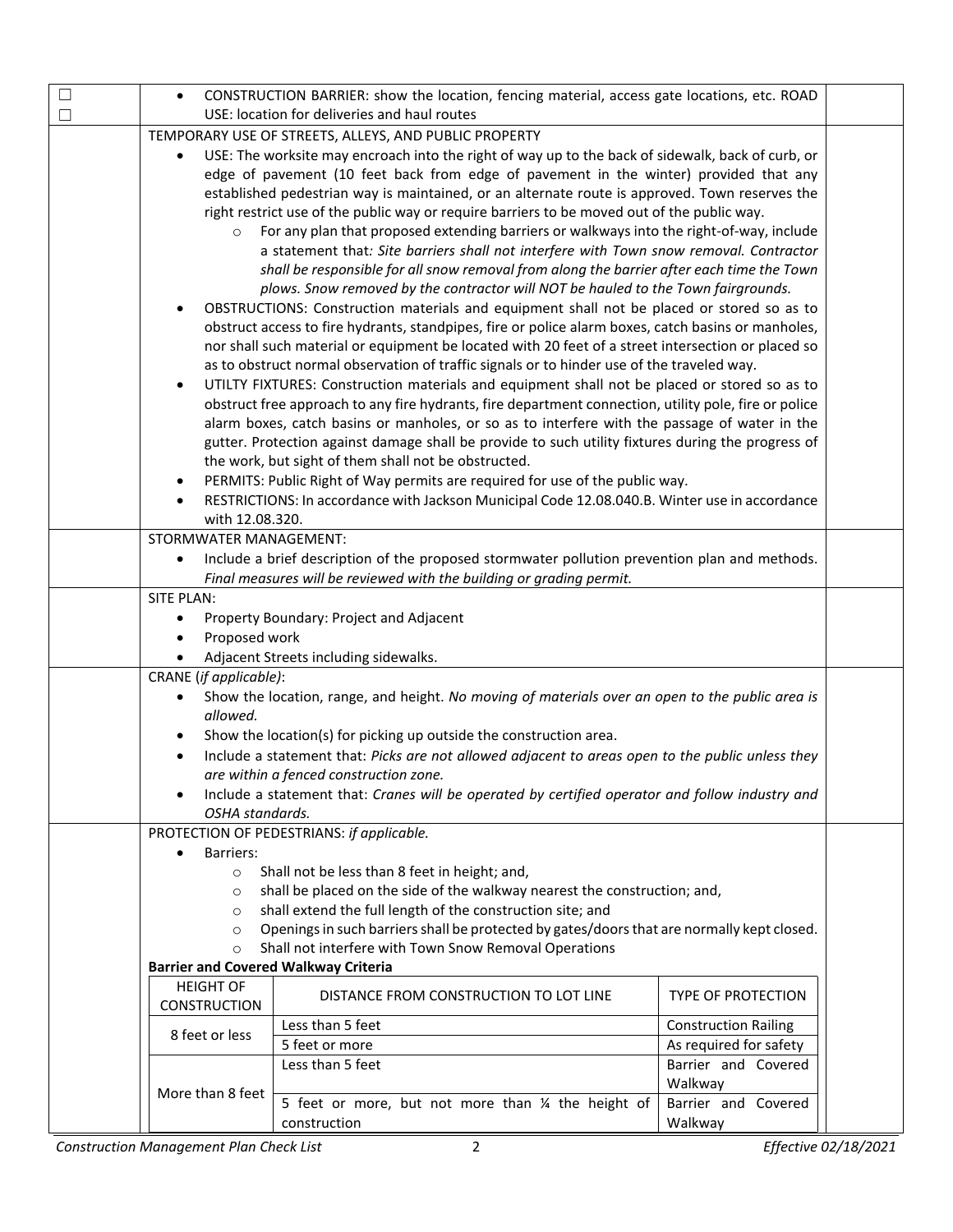| 5 feet or more, but between $\frac{1}{4}$ and $\frac{1}{2}$ the height of<br><b>Barrirer</b>                                                                                                                                 |  |  |  |  |
|------------------------------------------------------------------------------------------------------------------------------------------------------------------------------------------------------------------------------|--|--|--|--|
| construction                                                                                                                                                                                                                 |  |  |  |  |
| 5 feet or more, but exceeding $\frac{1}{2}$ the height of construction  <br>As required for safety                                                                                                                           |  |  |  |  |
| For projects without sidewalks, protection may still be required.                                                                                                                                                            |  |  |  |  |
| For sidewalk closures, show the signage directing pedestrians away from the construction and closed                                                                                                                          |  |  |  |  |
| sidewalk. All walkway modifications shall maintain ADA Access.                                                                                                                                                               |  |  |  |  |
| STABILIZED CONSTRUCTION ACCESS:                                                                                                                                                                                              |  |  |  |  |
| Provide and maintain a stabilized construction access.                                                                                                                                                                       |  |  |  |  |
| Provide a sweeping broom to remove tracked soil and mud from the road as necessary. Sweeping<br>$\bullet$                                                                                                                    |  |  |  |  |
| to the storm drain is not acceptable.                                                                                                                                                                                        |  |  |  |  |
| <b>TRAFFIC CONTROL:</b><br>$\bullet$                                                                                                                                                                                         |  |  |  |  |
| Identify how street and pedestrian traffic will be managed including proposed signing and ADA<br>compliance. Final approval of the plan will be with actual Public Right-of-Way permit applications.                         |  |  |  |  |
| SHORING:                                                                                                                                                                                                                     |  |  |  |  |
| Identify the type of shoring intended for use. Shoring within the right-of-way requires an<br>$\bullet$                                                                                                                      |  |  |  |  |
| Encroachment Agreement.                                                                                                                                                                                                      |  |  |  |  |
| For shoring plans that are not included with a Building Permit application, a Grading Permit is<br>$\bullet$                                                                                                                 |  |  |  |  |
| required for approval of the design plans.                                                                                                                                                                                   |  |  |  |  |
| STAGING:                                                                                                                                                                                                                     |  |  |  |  |
| Identify off site staging locations. State or show that the area will be fenced and screened.<br>$\bullet$<br>Off-site staging sites may require a conditional use permit or other approval, e.g in residential<br>$\bullet$ |  |  |  |  |
| areas.                                                                                                                                                                                                                       |  |  |  |  |
| PERFORMANCE BONDS AND GURANTEES:                                                                                                                                                                                             |  |  |  |  |
| Financial assurance that required construction or installation of improvements, performance of<br>$\bullet$                                                                                                                  |  |  |  |  |
| duties, or other financial duty is completed shall be in accordance with section 8.2.11 of the                                                                                                                               |  |  |  |  |
| Jackson Land Development Regulations.                                                                                                                                                                                        |  |  |  |  |
| For projects encumber, utilize, construct, improve, etc. within the right-of-way a<br>$\circ$                                                                                                                                |  |  |  |  |
| financial assurance shall be provided for those improvements.                                                                                                                                                                |  |  |  |  |
| When a project alters or encroaches into the PROW for excavation, shoring, etc. the bond<br>$\circ$                                                                                                                          |  |  |  |  |
| shall be based on the costs of the work to complete barriers, excavation, shoring,                                                                                                                                           |  |  |  |  |
| foundation construction, and backfill as well as any final site improvements, e.g.                                                                                                                                           |  |  |  |  |
| sidewalks and landscaping, to restore the full use of the public way and provide a safe<br>development site.                                                                                                                 |  |  |  |  |
| Warranty: Unless exempted by the Planning Director, all public improvements and required                                                                                                                                     |  |  |  |  |
| mitigation shall be warranted by the applicant for a period of two 2 years following completion                                                                                                                              |  |  |  |  |
| and fnal inspection of all such improvements or work.                                                                                                                                                                        |  |  |  |  |
| MODIFICATION:                                                                                                                                                                                                                |  |  |  |  |
| The Town has the authority to require modification to the Construction Management Plan.<br>$\bullet$                                                                                                                         |  |  |  |  |

## **CONSTRUCTION MANAGEMENT PLAN REVIEW PROCESS.**

## **Description of Events**

Contractor for the owner prepares a Construction Management (CM) Plan

Submit CM plans with the Building or Grading Permit Application

Town Review for Sufficiency and determination of whether Town Council approval is warranted.

Conduct a meeting with and / or provide notice to the property owners in the affected area to review and provide input on the proposed plan. *Contact the Town Engineer for further clarification and determination.*

Town Council Approval Required for projects that meet any of the following warrants:

- Plan requires a negotiated fee approval.
- Plan requires utilizing Town rights-of-way, beyond those typically allowed, for extended periods
- Close off Town sidewalks, travel lanes, or parking for extended periods
- As determined by the Town Engineer or Public Works Director. *Generally, an extended period is considered to be more than 7 days but may vary depending on location and level of impact.*